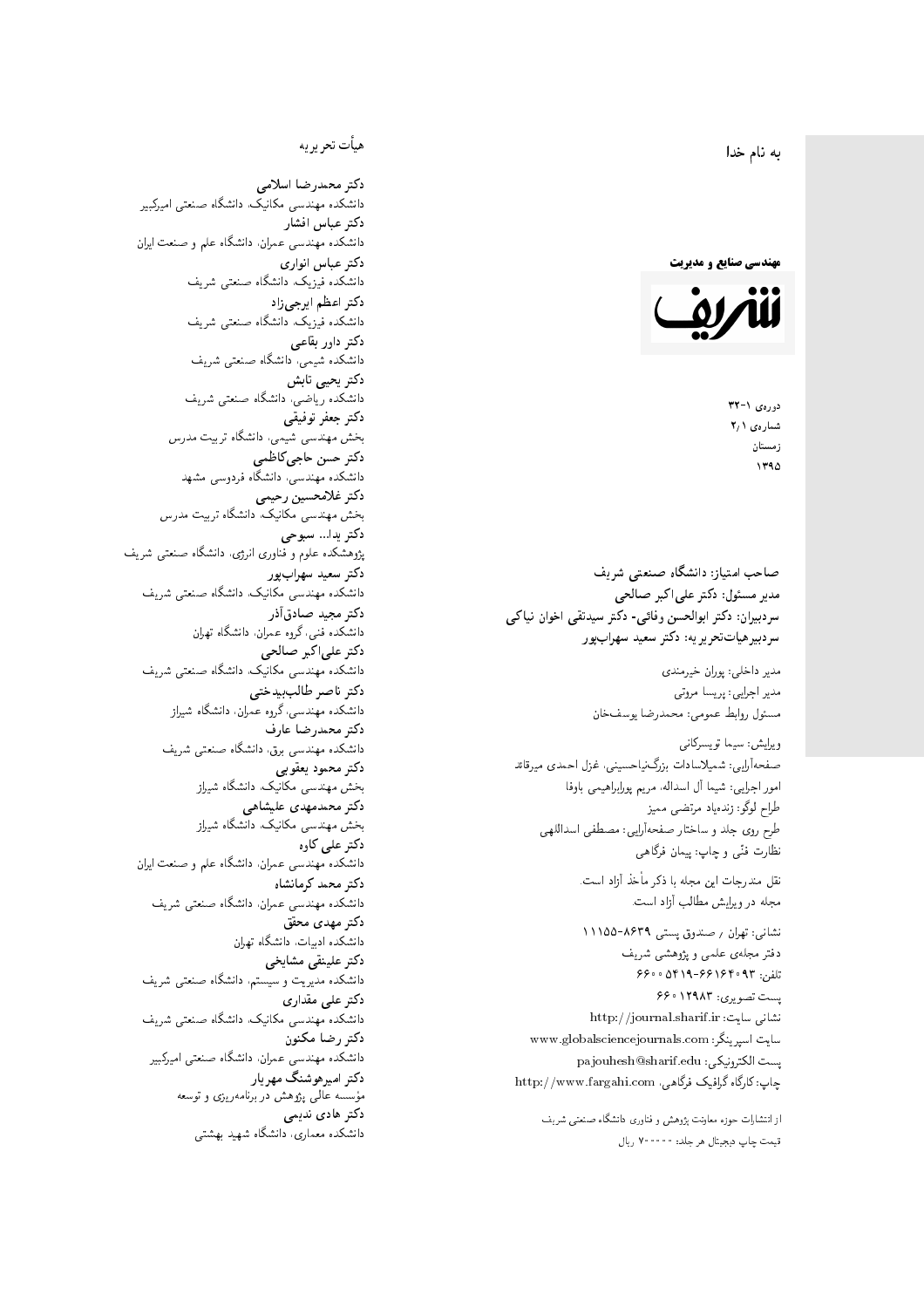هيأت تحريريهي تخصصي

• سردبیر تخصصی: دکتر سید تقی اخوان نیاکی دانشکدهی مهندسی صنایع ــ دانشگاه صنعتی شریف دكتر امير البدوى دانشکدهی فنبی، بخش مهندسی صنایع ــ دانشگاه تربیت مدرس دكتر محمدرضا امين ناصري دانشکدهی فنی، بخش مهندسی صنایع ــ دانشگاه تربیت مدرس دکتر رضا توکلی مقدم دانشکدهی فنبی،گروه مهندسی صنایع ــ دانشگاه تهران

> دكتر فريبرز جولاي دانشکدهی فنبی،گروه مهندسی صنایع ــ دانشگاه تهران

دكتر سيدحسامالدين ذگردي دانشکدهی فنی، بخش مهندسی صنایع ــ دانشگاه تربیت مدرس

> دكتر مهران سپهري دانشکدهی مدیریت و اقتصاد \_ دانشگاه صنعتبی شریف

> دكتر محمد سعيدى مهرأباد دانشکدهی مهندسی صنایع ــ دانشگاه علم و صنعت ایران

دكتر هاشم محلوجي دانشکدهی مهندسی صنایع ــ دانشگاه صنعتی شریف

دكتر منوچهر نجمي دانشکدهی مدیریت و اقتصاد \_ دانشگاه صنعتبی شریف

هيأت مشاوران

دكتر مريم اسمعيلي دانشکدهی مهندسی صنایع ــ دانشگاه الزهرا

دكتر منوچهر اميدواري دانشکدهی مهندسی صنایع ــ دانشگاه آزاد اسلامی واحد قزوین

> دكتر مهدى بشيرى دانشکدهی مهندسی صنایع ــ دانشگاه شاهد

دکتر محمدعلی پیرایش نقاب دانشکدهی مهندسی صنایع ــ دانشگاه فردوسی مشهد

دكتر الهه حاجي گليزدي دانشکدهی مهندسی صنایع ــ دانشگاه یزد دکتر سیدجواد حسینی نژاد دانشکدهی مهندسی صنایع ـ دانشگاه صنعتی خواجه نصیرالدین طوسی دكتر حسن خادمى زارع دانشکدهی مهندسی صنایع ــ دانشگاه یزد دكتر فرزاد دهقانيان دانشکدهی مهندسی صنایع ــ دانشگاه فردوسی مشهد دکتر محمد سیدمجتبی سجادی دانشکدهی مهندسی صنایع ــ دانشگاه صنعتی امیرکبیر سيد أرش شاهين دانشکدهی مدیریت ــ دانشگاه صنعتی اصفهان دكتر كامران شهانقي دانشکدهی مهندسی صنایع ــ دانشگاه علم و صنعت ایران دكتر احمد صادقيه دانشکدهی مهندسی صنایع ــ دانشگاه یزد دكتر راشد صحرائيان دانشکدهی مهندسی صنایع ــ دانشگاه شاهد دكتر سعيده غلامى دانشکدهی مهندسی صنایع ــ دانشگاه صنعتی خواجه نصیرالدین طوسی دكتر محمدرضا غلاميان دانشکدهی مهندسی صنایع ــ دانشگاه علم و صنعت ایران دكتر احمد ماكوئى دانشکده ی مهندسی صنایع ــ دانشگاه علم و صنعت ایران دكتر فريماه مخاطب رفيعي دانشکدهی مهندسی صنایع ــ دانشگاه صنعتی اصفهان دکتر محمد مدرس دانشکدهی مهندسی صنایع ــ دانشگاه صنعتی شریف دكتر فرشيد محمدنژاد دانشکدهی مدیریت و اقتصاد ـ دانشگاه آزاد اسلامی دکتر مهرداد نیک بخت دانشکدهی فنبی و مهندسی ـ دانشگاه آزاد اسلامی واحد نجف آباد اصفهان

# للمريق

**مهندسی صنایع و مدیریت**